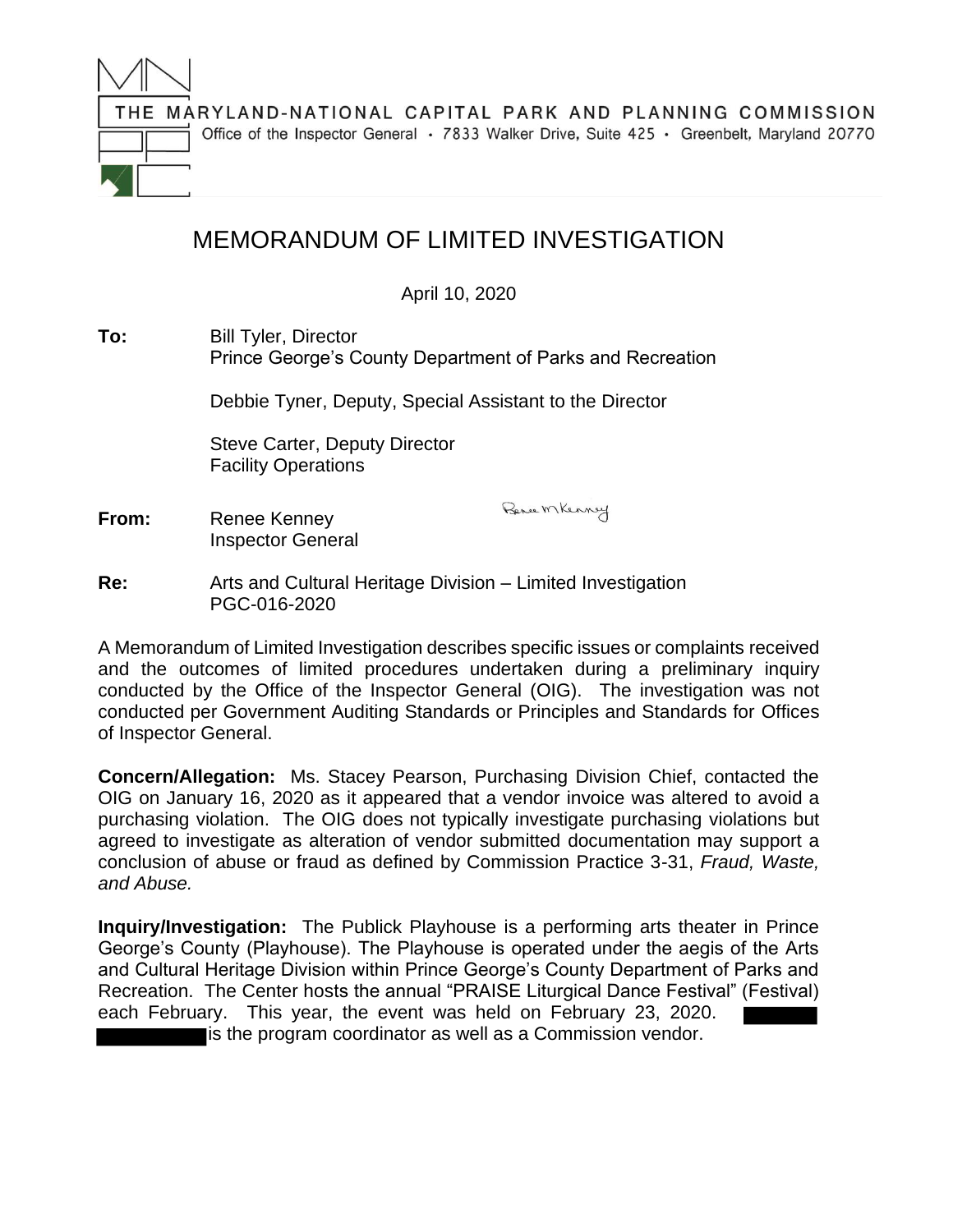The Playhouse holds auditions for the Festival in the fall (October 5, 2019). Historically, judges/adjudicators for the auditions submit invoices for their services to the Playhouse for approval and payment.

submitted 3 invoices to

on November 27, 2019 for

adjudicator services:

and

| <b>Adjudicator</b> | <b>Invoice Date</b> | <b>Invoice</b> | <b>Invoice</b>                                                |
|--------------------|---------------------|----------------|---------------------------------------------------------------|
|                    |                     | <b>Amount</b>  | <b>Comment</b>                                                |
|                    | 10/07/2019          | \$200.00       | For services to be<br>rendered on Saturday<br>October 5, 2019 |
|                    | 10/11/2019          | \$300.00       | For services rendered<br>on October 5, 2019                   |
|                    | 10/10/2019          | \$300.00       | For services rendered<br>on October 5, 2019                   |

(adjudicator), on the On January 3, 2020, after receiving an inquiry from payment of her invoice. Arts & Cultural Heritage Division, created a purchase order (533400-0-SERV) in the amount of \$200, The description on the purchase order stated. for payment to "ADJUDICATOR FOR PRAISE 2020...  $\blacksquare$  will serve ${}^1$  as an adjudicator for the PRAISE 2020 at The Publick Playhouse". The Purchase Order reflected a delivery date of January 3, 2020.

On January 13, 2020, submitted an update/altered invoice to the Department of Finance, Accounts Payable with a service rendered date of January 6, 2020.

On January 15, 2020, Accounts Payable personnel questioned the timing of the invoice an email for clarification. The email stated, "the event is not until and sent ∎ 02/23/2020...not sure why it should be paid now. Please let me know."

Subsequently, I submitted a third invoice to Accounts Payable with a service rendered date of February 23, 2020.

 $<sup>1</sup>$  Note:</sup>

rendered service on October 5, 2019. Language stating she "will serve" is misleading given was in contact with the Division inquiring as to the status of payment.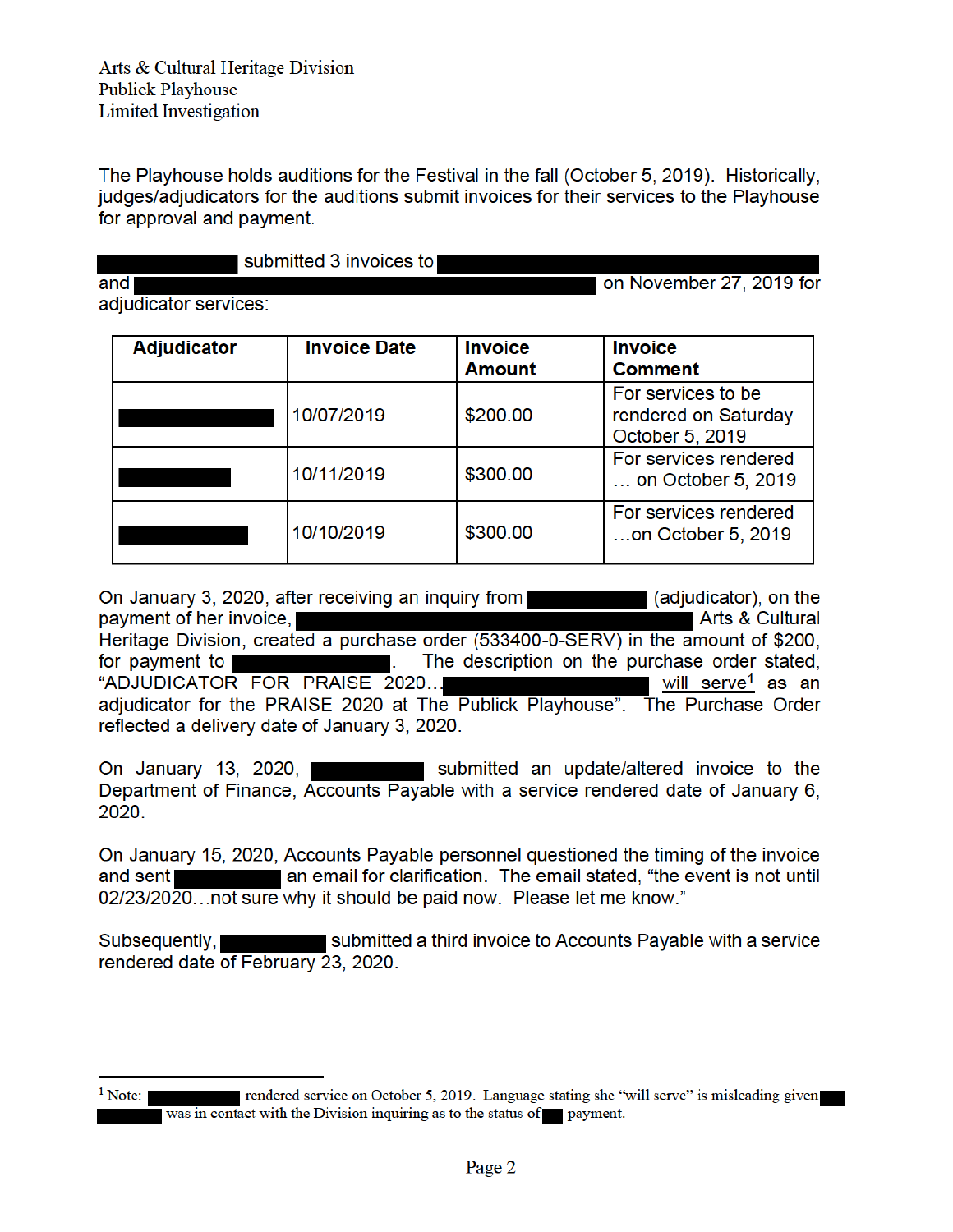|                                         | Original<br><b>Invoice</b><br>(submitted by | <b>Second</b><br><b>Invoice</b><br>(submitted by | <b>Third</b><br><b>Invoice</b><br>(submitted by |
|-----------------------------------------|---------------------------------------------|--------------------------------------------------|-------------------------------------------------|
| Date of Invoice                         | 10/07/2019                                  | 12/03/2019                                       | 12/03/2019                                      |
| <b>Services</b><br><b>Rendered Date</b> | 10/05/2019                                  | 01/06/2020                                       | 02/23/2020                                      |
| Date Submitted<br>for Payment           | 11/27/2019                                  | 01/13/2020                                       | 01/14/2020                                      |

NOTE: Commission personnel should not create or alter vendor invoices, this is a purchasing violation and could be considered abuse, per Commission Practice 3-31*, Fraud, Waste, and Abuse*. In addition, if a purchase order is created after receipt of service, it is a purchasing violation.

**Summary and Conclusion: Alternative in the knowledge of the submitted general submitted of**  $\blacksquare$ **, submitted** altered invoices to expedite payment to <sup>2</sup> In addition, the purchase order, completed by stated stated will serve as an adjudicator, however, it was known that the services were previously rendered. Per **the set of the was** a lot of confusion around these payments."

Per Commission Practice 1-31, *Fraud, Waste and Abuse*, "Abuse" means an employee's intentional misconduct or misuse of authority or position involving Commission property or funds that is improper or deficient when compared to conduct a prudent person would consider reasonable under the same facts and circumstances. Abuse also includes destruction or alteration of official records.

The OIG reasonably concludes and and actions warrant a purchasing violation, however, there does not appear to be sufficient evidence to conclude abuse, given the facts and circumstances. It is reasonable to conclude and were attempting to pay the vendor amounts significantly past due.

invoice has not been paid. Per Ms. Darlene Watkins, Arts & Cultural Heritage Division Chief, the Division decided to alter the reimbursement procedures for the Festival. A total payment (\$1,500) was paid to the vendor, vendor is responsible for paying all adjudicators.